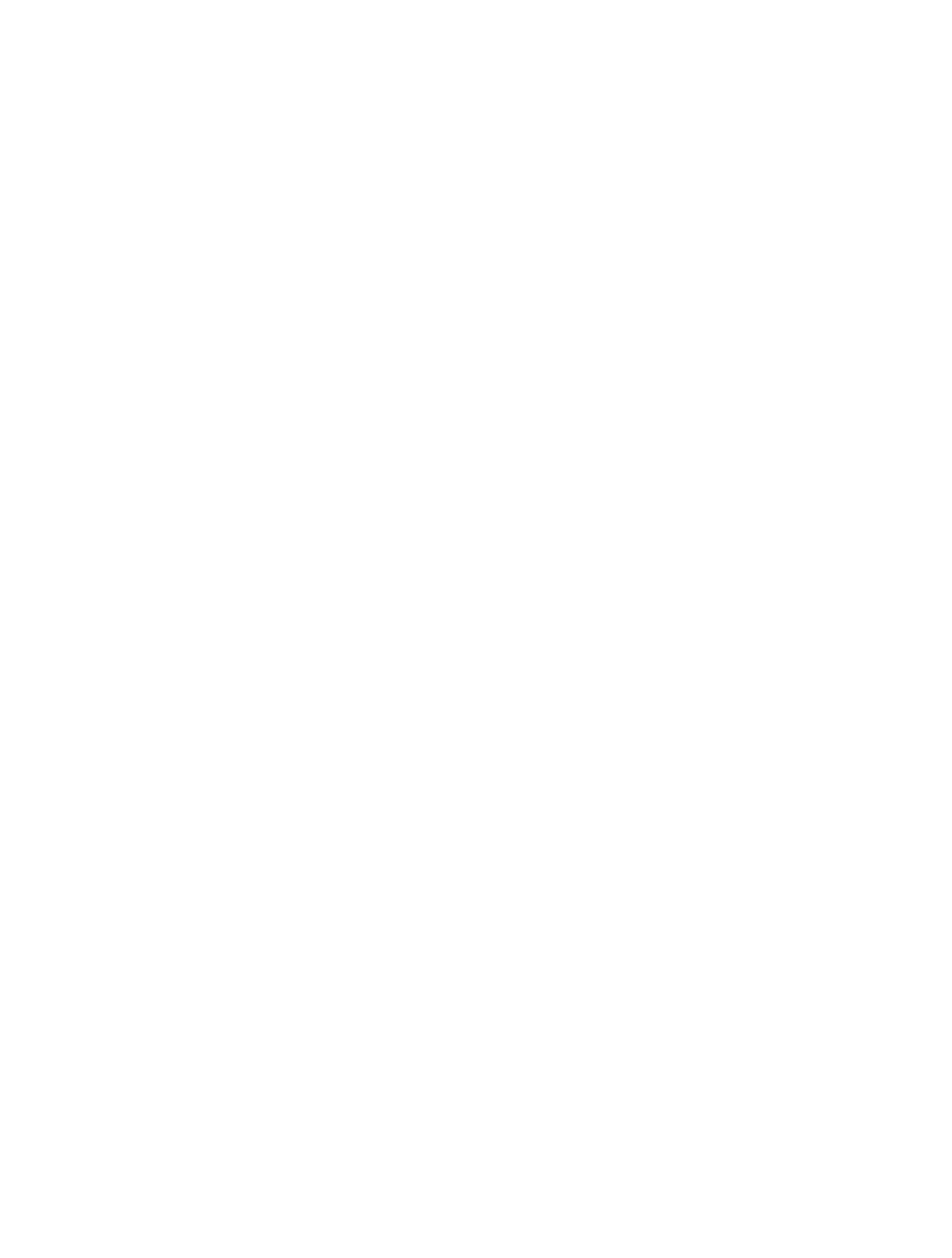

#### **A Message from the College President**

The thirty school districts in Southwest Tech's five county service district are integral partners to the success of our students. Please review this report of the accomplishments we have achieved together.

As a former high school teacher, I have a deep respect for the in-class work of the teachers who help students earn college credit. Similarly, I am grateful for our college instructors who ensure our programs and curriculum are of the highest quality. Thank you to the principals and superintendents who provide support for the partnerships. We also appreciate our industry

partners who bring a real-world perspective to the future jobs available to graduates.

We continue to redefine the best way to provide teaching and learning opportunities in our college district. If you have feedback, please reach out and share your perspective. In the meantime, here's to the tremendous opportunities being provided by teachers, instructors, administrators, and industry partners…it's all about student success!

Sincerely,

Man 4. Wood JASON S. WOOD, PH.D.

### **DUAL CREDIT OPPORTUNITIES** WITH AREA HIGH SCHOOLS

Southwest Tech partners with local high schools to offer dual credit opportunities for students allowing for a seamless transition from secondary to post-secondary education. At this time, Southwest Tech currently offers the following dual credit opportunities:

#### **ADVANCED STANDING**

High school course that meets the competencies of a technical college course. Students earning a B or better are awarded the course credit upon enrollment in a program at the technical college.

#### **TRANSCRIPTED CREDIT**

College-level course taught by a WTCS certified high school instructor at the high school during the traditional school day. Student receives technical college credit upon completion of the course.

#### **START COLLEGE NOW**

Program established by the State of Wisconsin that allows high school juniors and and seniors to enroll in technical college courses that are not comparable to courses offered at the high school.

#### **CollEDGE UP**

A program established through a partnership between Southwest Tech and CESA #3 allowing students to earn a technical diploma or portions of an associate degree program while still enrolled in high school.

#### **38.14 CONTRACTED COURSES**

Southwest Tech courses taught face-to-face at the high school or virtually by Southwest Tech faculty at a time that will work within the high school schedule.

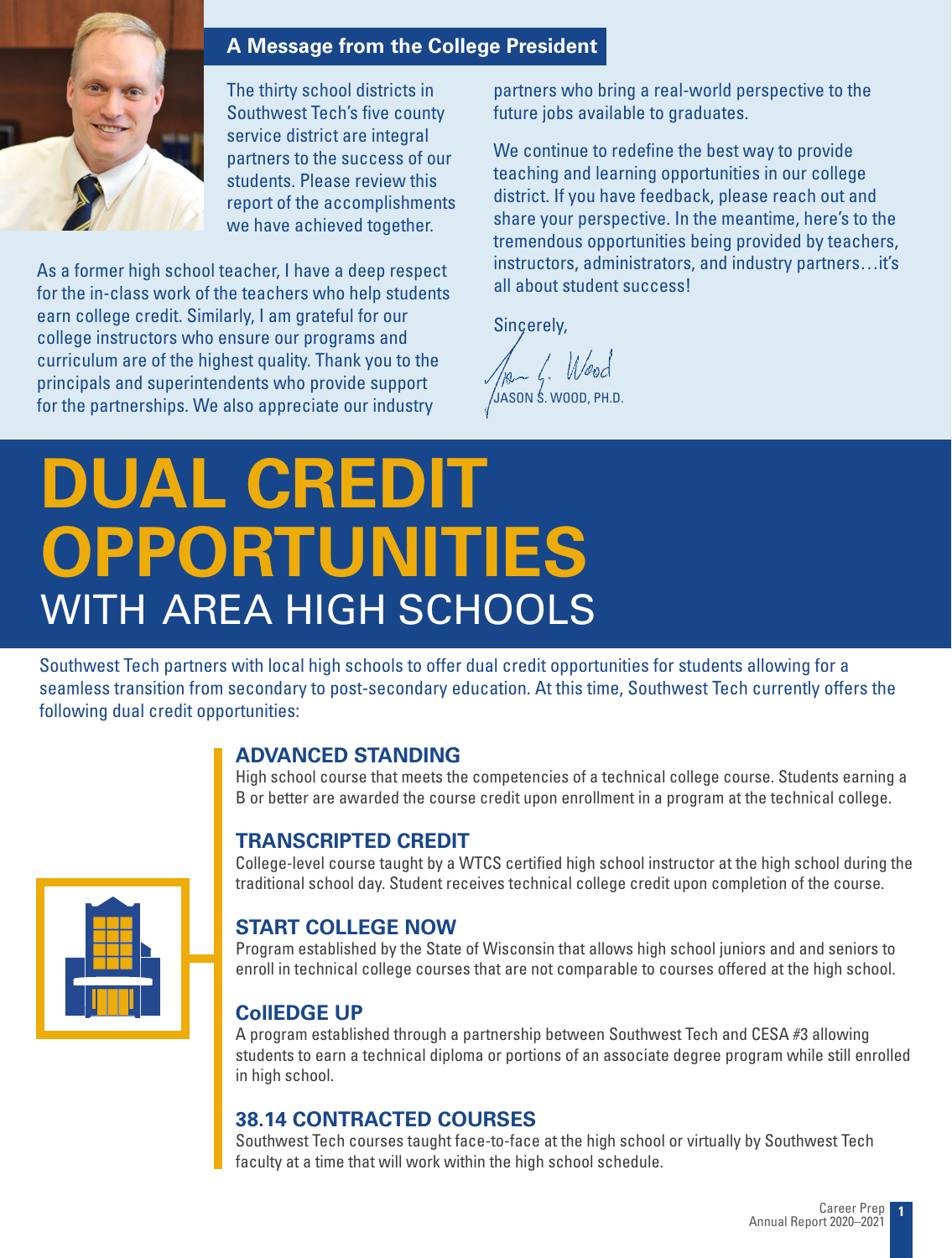## **TRANSCRIPTED CREDIT & ADVANCED STANDING** AGREEMENTS BY SCHOOL DISTRICT

Students are able to apply their transcripted credit or advanced standing by enrolling in programs at Southwest Tech following high school graduation. In the fall of 2021, 213 students with transcripted credit enrolled in programs with 38 of these continuing in the same program of study, and four students with advanced standing enrolled in programs. The following articulation agreements were in place during the 2020-2021 school year:

#### **Argyle**

#### **TRANSCRIPTED CREDIT**

• Animal Science

#### **Barneveld**

#### **TRANSCRIPTED CREDIT**

- Accounting I-Part 1
- Accounting I-Part 2
- Personal Finance

#### **Black Hawk**

#### **TRANSCRIPTED CREDIT**

- Animal Science
- Oral/Interpersonal Communication

#### **Boscobel**

#### **TRANSCRIPTED CREDIT**

- Accounting I
- Computer Applications
- English Composition I
- Marketing Principles
- Oral/Interpersonal Communication
- Speech
- Written Communication

#### **Cassville**

#### **TRANSCRIPTED CREDIT**

• Accounting I

#### **Cuba City**

#### **TRANSCRIPTED CREDIT**

- Accounting I
- ECE: Foundations of Early Childhood Education
- Introduction to Business

#### **Darlington**

#### **TRANSCRIPTED CREDIT**

- Introduction to Psychology
- Speech

#### **Dodgeville**

#### **TRANSCRIPTED CREDIT**

- Applied Mathematics
- Business Law I
- Introduction to Psychology

#### **Fennimore**

#### **TRANSCRIPTED CREDIT**

- Accounting I
- Animal Science
- Automotive Maintenance
- Beginning Microsoft Access
- Beginning Microsoft Excel
- Beginning Microsoft Word
- Consumer Equipment Maintenance & Repair
- GMAW-Carbon Steel (S Process)
- Intermediate Microsoft Excel
- Intermediate Microsoft Word
- Introduction to Business
- Microsoft PowerPoint
- Oral/Interpersonal Communication
- Personal Finance
- Plant Science
- QuickBooks
- SMAW
- SMAW Equipment

#### **ADVANCED STANDING**

• Agribusiness Management

#### **Highland**

#### **TRANSCRIPTED CREDIT**

- Accounting I
- Beginning Microsoft Excel
- Beginning Microsoft Word
- Introduction to Business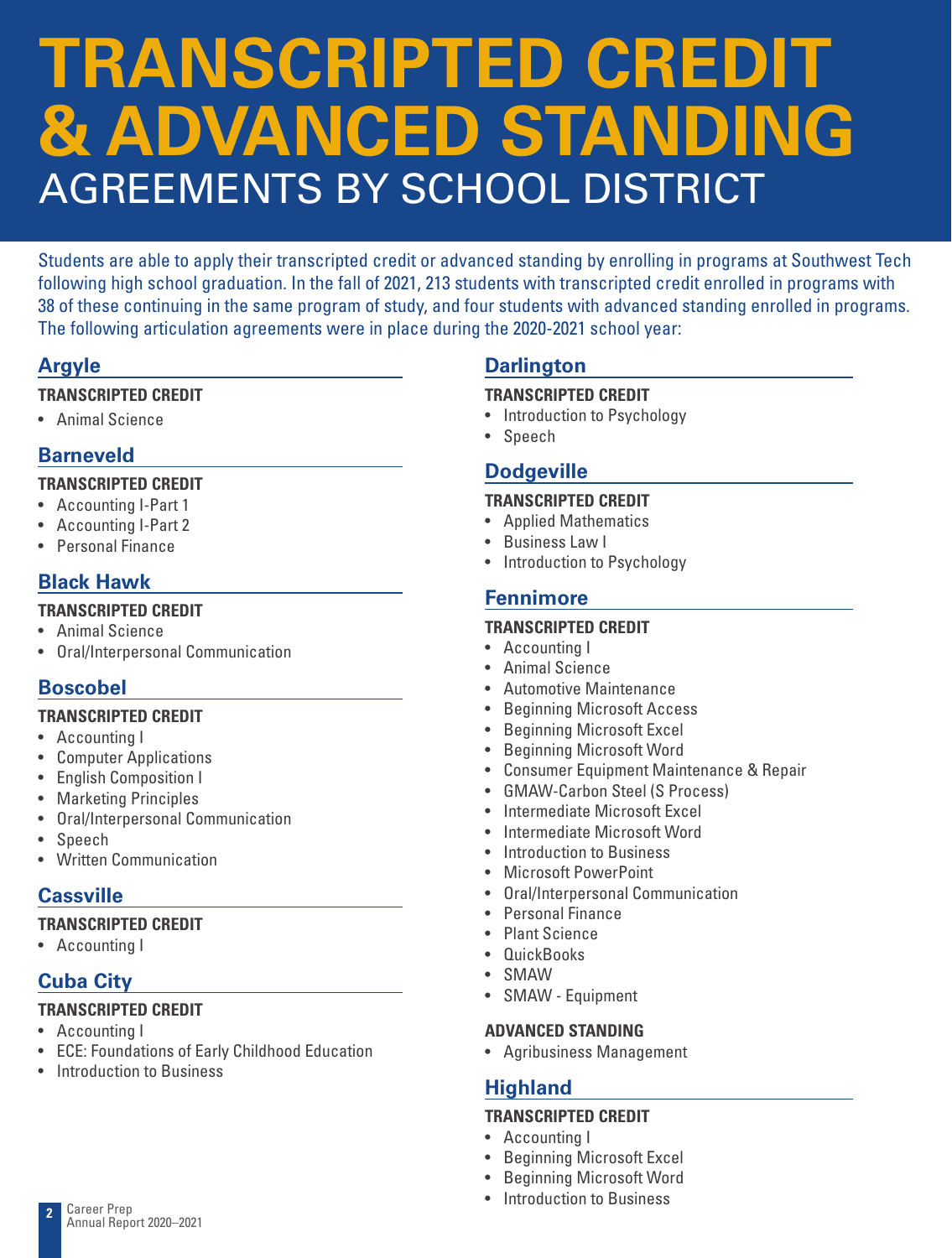### TRANSCRIPTED CREDIT / ADVANCED STANDING

#### **Iowa-Grant**

#### **TRANSCRIPTED CREDIT**

- Accounting I
- Agribusiness Management
- Animal Science
- Intro to Soils
- Personal Finance
- Plant Science

#### **Ithaca**

#### **TRANSCRIPTED CREDIT**

• Applied Mathematics

#### **Jo Daviess Carroll CTE Academy**

#### **ADVANCED STANDING**

- Color Theory
- Design Fundamentals
- Portfolio Introduction

#### **Kickapoo**

#### **TRANSCRIPTED CREDIT**

- Accounting I
- Applied Mathematics
- Fundamentals of Chemistry

#### **Lancaster**

#### **TRANSCRIPTED CREDIT**

- Accounting I
- Computer Applications
- Consumer Equipment Maintenance & Repair
- Economics
- Introduction to Psychology
- Introduction to Sociology
- Speech
- Written Communication

#### **Mineral Point**

#### **ADVANCED STANDING**

• Animal Science

#### **North Crawford**

#### **TRANSCRIPTED CREDIT**

- Accounting I
- Computer Applications
- Personal Finance
- Written Communication

#### **Pardeeville**

#### **TRANSCRIPTED CREDIT**

- Agribusiness Management
- Animal Science
- Golf Course Design & Renovation
- Plant Science

#### **Pecatonica**

#### **TRANSCRIPTED CREDIT**

- Accounting I
- Agribusiness Management
- Animal Science
- Beginning Microsoft Access
- Beginning Microsoft Excel
- Beginning Microsoft Word
- College Mathematics
- Consumer Equipment Maintenance & Repair
- Intermediate Microsoft Excel
- Intermediate Microsoft Word
- Introduction to Business
- Microsoft PowerPoint
- Personal Finance
- Plant Science
- Welding for Maintenance

#### **Platteville**

#### **TRANSCRIPTED CREDIT**

- Accounting I
- Business Law I
- Marketing Principles
- **SMAW**
- SMAW Equipment

#### **Potosi**

#### **TRANSCRIPTED CREDIT**

- Accounting I-Part 1
- Accounting I-Part 2
- Animal Science
- Personal Finance
- Plant Science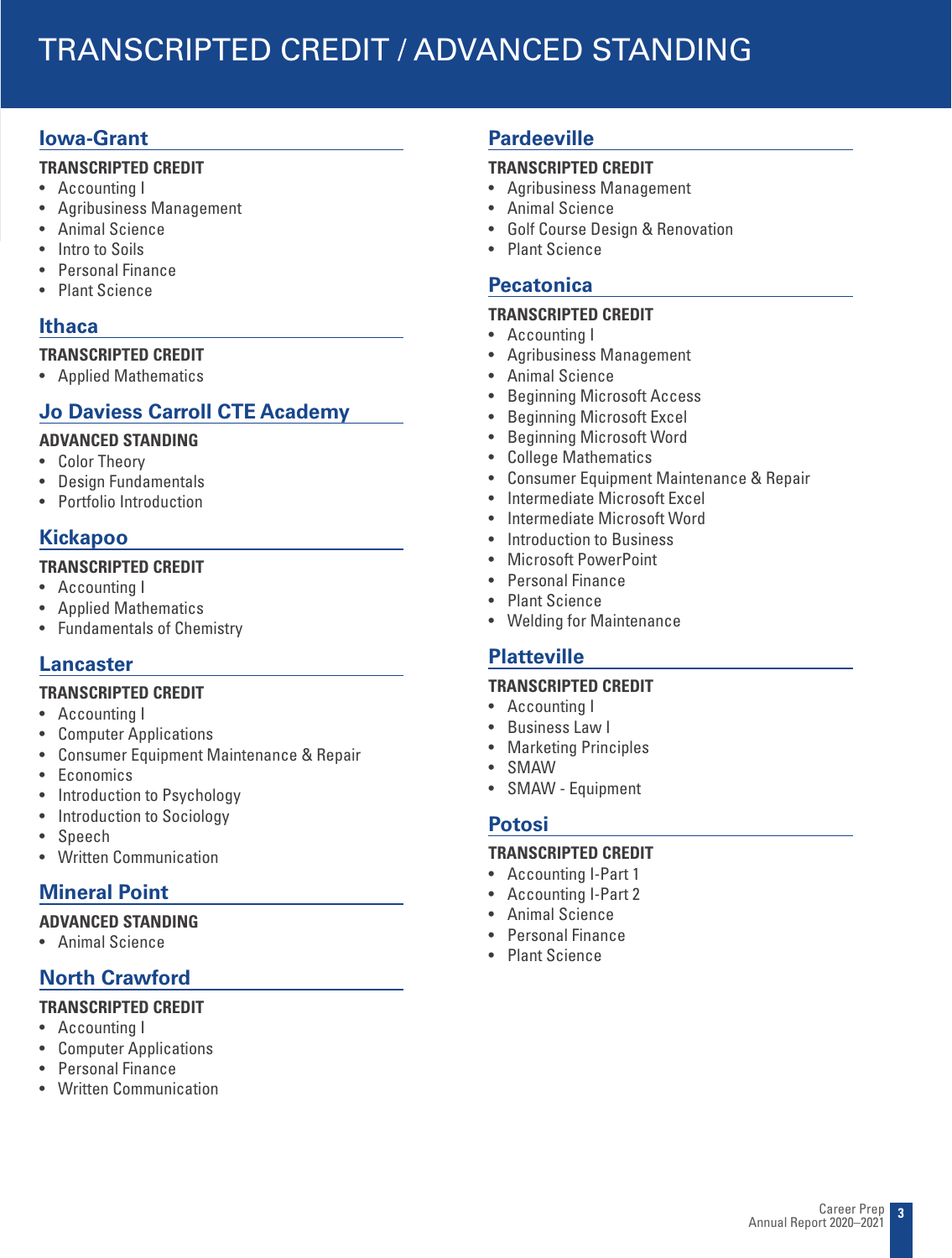### TRANSCRIPTED CREDIT / ADVANCED STANDING

#### **Prairie du Chien**

#### **TRANSCRIPTED CREDIT**

- Accounting I
- Applied Mathematics
- Beginning Microsoft Access
- Beginning Microsoft Excel
- Beginning Microsoft Word
- College Technical Math 1A
- College Technical Math 1B
- Computer Applications
- Consumer Equipment Maintenance & Repair
- General Physics
- Intro to American Government
- Introduction to Business
- Introduction to Psychology
- Introduction to Sociology
- Introductory Statistics
- Marketing Principles
- Oral/Interpersonal Communication
- Personal Finance
- Plant Science
- Speech
- Written Communication

#### **Richland Center**

- **TRANSCRIPTED CREDIT**
- Accounting I

#### **River Ridge**

#### **TRANSCRIPTED CREDIT**

- Accounting I
- Animal Science
- Computer Applications
- Introduction to Business
- Marketing Principles
- Oral/Interpersonal Communication
- Personal Finance
- Written Communication

#### **River Valley**

#### **TRANSCRIPTED CREDIT**

- Animal Science
- Introduction to Soils
- Plant Science
- Speech

#### **ADVANCED STANDING**

• Personal Finance

#### **Riverdale**

#### **TRANSCRIPTED CREDIT**

- Accounting I
- Applied Mathematics

#### **Seneca**

#### **TRANSCRIPTED CREDIT**

• Introduction to Business

#### **Southwestern**

#### **TRANSCRIPTED CREDIT**

- Accounting I
- College Mathematics
- Introduction to Soils
- Personal Finance
- Plant Science

#### **Weston**

#### **TRANSCRIPTED CREDIT**

- Accounting I-Part 1
- Accounting I-Part 2
- Animal Science
- Consumer Equipment Maintenance & Repair
- Introduction to Soils
- Personal Finance
- Plant Science
- Related Welding

#### **ADVANCED STANDING**

• Agribusiness Management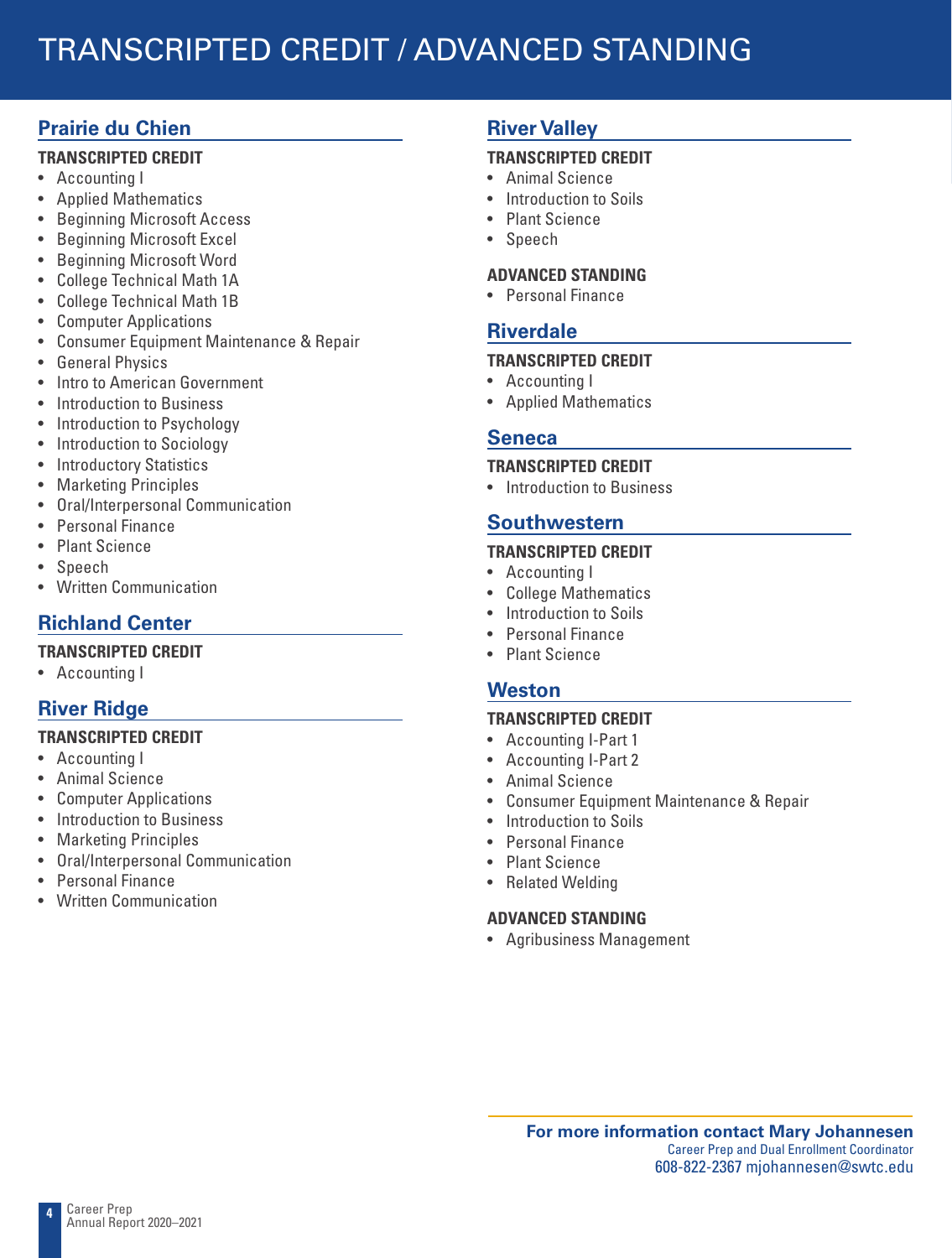### **TRANSCRIPTED CREDIT** COURSE COMPLETION

High school students earned credit valued at \$811,789.76 in 2020-2021 through transcripted credit. There is no cost to the student or high school for students participating in transcripted credit courses.

|                                       | 2020-2021 TRANSCRIPTED CREDIT COURSE COMPLETION TOTALS |                                                         |                                                                            |                                                        |                                                               |                                                      |                                      |
|---------------------------------------|--------------------------------------------------------|---------------------------------------------------------|----------------------------------------------------------------------------|--------------------------------------------------------|---------------------------------------------------------------|------------------------------------------------------|--------------------------------------|
| <b>HIGH SCHOOL</b><br><b>DISTRICT</b> | # OF<br><b>COURSES</b>                                 | <b>TOTAL # OF</b><br><b>STUDENTS</b><br><b>ENROLLED</b> | <b>TOTAL # OF</b><br><b>STUDENTS</b><br><b>COMPLETING</b><br><b>COURSE</b> | <b>COMPLETION</b><br><b>RATE</b><br><b>PERCENTAGE*</b> | <b>UNDUPLICATED</b><br># OF STUDENTS<br><b>EARNING CREDIT</b> | <b>TOTAL # OF</b><br><b>EARNED</b><br><b>CREDITS</b> | <b>TOTAL TUITION</b><br><b>VALUE</b> |
| <b>Barneveld</b>                      | $\overline{2}$                                         | 29                                                      | 28                                                                         | 96.6%                                                  | 24                                                            | 39                                                   | \$5,973.47                           |
| <b>Blackhawk</b>                      | $\overline{2}$                                         | 28                                                      | 28                                                                         | 100.0%                                                 | 28                                                            | 84                                                   | \$12,908.82                          |
| Boscobel                              | $\overline{1}$                                         | 154                                                     | 138                                                                        | 89.6%                                                  | 77                                                            | 409                                                  | \$61,836.57                          |
| Cassville                             | 1                                                      | $\mathbf{1}$                                            | 1                                                                          | 100.0%                                                 | $\mathbf{1}$                                                  | 4                                                    | \$610.92                             |
| Cuba City                             | 1                                                      | $\overline{2}$                                          | $\overline{2}$                                                             | 100.0%                                                 | $\overline{2}$                                                | 6                                                    | \$904.38                             |
| Darlington                            | 2                                                      | 103                                                     | 98                                                                         | 95.1%                                                  | 75                                                            | 294                                                  | \$44,314.62                          |
| Dodgeville                            | 3                                                      | 57                                                      | 51                                                                         | 89.5%                                                  | 39                                                            | 141                                                  | \$21,270.93                          |
| Fennimore                             | 17                                                     | 383                                                     | 344                                                                        | 89.8%                                                  | 128                                                           | 504                                                  | \$79,814.42                          |
| Highland                              | 4                                                      | 71                                                      | 64                                                                         | 90.1%                                                  | 41                                                            | 127                                                  | \$19,363.71                          |
| <b>Iowa Grant</b>                     | 4                                                      | 92                                                      | 89                                                                         | 96.7%                                                  | 79                                                            | 223                                                  | \$34,479.29                          |
| Ithaca                                | 1                                                      | 5                                                       | 4                                                                          | 80.0%                                                  | 4                                                             | 8                                                    | \$1,211.84                           |
| Kickapoo                              | $\overline{2}$                                         | 12                                                      | 12                                                                         | 100.0%                                                 | 10                                                            | 28                                                   | \$4,251.44                           |
| Lancaster                             | 7                                                      | 298                                                     | 279                                                                        | 93.6%                                                  | 147                                                           | 732                                                  | \$110,596.36                         |
| North Crawford                        | $\overline{2}$                                         | 33                                                      | 32                                                                         | 97.0%                                                  | 30                                                            | 38                                                   | \$5,833.74                           |
| Pardeeville                           | $\overline{2}$                                         | 14                                                      | 13                                                                         | 92.9%                                                  | 13                                                            | 39                                                   | \$6,092.97                           |
| Pecatonica                            | 10                                                     | 120                                                     | 116                                                                        | 96.7%                                                  | 65                                                            | 201                                                  | \$32,240.73                          |
| Platteville                           | 5                                                      | 34                                                      | 30                                                                         | 88.2%                                                  | 24                                                            | 83                                                   | \$13,392.09                          |
| Potosi                                | 5                                                      | 19                                                      | 19                                                                         | 100.0%                                                 | 16                                                            | 43                                                   | \$6,688.89                           |
| Prairie du Chien                      | 20                                                     | 868                                                     | 699                                                                        | 80.5%                                                  | 211                                                           | 1,733                                                | \$263,110.59                         |
| <b>River Ridge</b>                    | $\overline{7}$                                         | 148                                                     | 140                                                                        | 94.6%                                                  | 87                                                            | 326                                                  | \$49,576.98                          |
| <b>River Valley</b>                   | 3                                                      | 27                                                      | 26                                                                         | 96.3%                                                  | 24                                                            | 78                                                   | \$12,020.94                          |
| Riverdale                             | $\mathbf{1}$                                           | 12                                                      | 12                                                                         | 100.0%                                                 | 12                                                            | 24                                                   | \$3,635.52                           |
| Seneca                                | 1                                                      | 4                                                       | 4                                                                          | 100.0%                                                 | 4                                                             | 12                                                   | \$1,808.76                           |
| Southwestern                          | 5                                                      | 45                                                      | 41                                                                         | 91.1%                                                  | 34                                                            | 97                                                   | \$14,761.31                          |
| Weston                                | 5                                                      | 18                                                      | 11                                                                         | 61.1%                                                  | 9                                                             | 29                                                   | \$5,090.67                           |
| <b>TOTAL</b>                          | 119                                                    | 2,577                                                   | 2,281                                                                      | 88.51%                                                 | 1,184                                                         | 5,302                                                | \$811,789.96                         |

#### **For more information contact Mary Johannesen** Career Prep and Dual Enrollment Coordinator 608-822-2367 mjohannesen@swtc.edu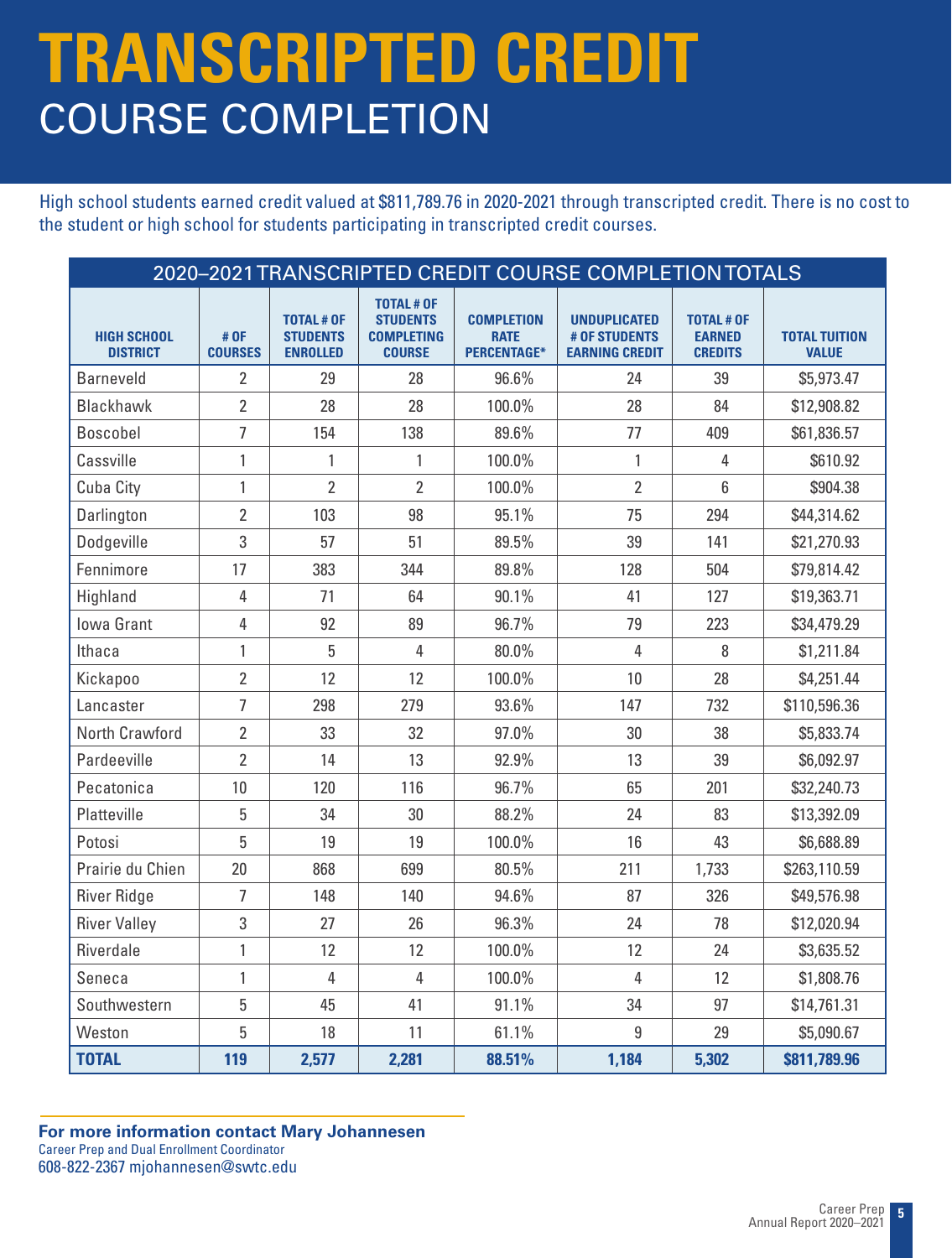# **START COLLEGE NOW**

The Start College Now program is an opportunity for students in grades 11 and 12 currently enrolled in a Wisconsin public high school to attend a Wisconsin technical college for the purpose of taking one or more courses to earn credit toward a high school diploma and a college degree at the same time. The following is a brief summary of those who participated in the Start College Now program during 2020-2021.

#### 2020-2021 START COLLEGE NOW Participation by High School

|                                  | <b>NUMBER OF STUDENTS</b> |                |  |
|----------------------------------|---------------------------|----------------|--|
| <b>SCHOOL DISTRICT</b>           | Fall                      | <b>Spring</b>  |  |
| Argyle                           | 0                         | 1              |  |
| <b>Barneveld</b>                 | 1                         | 3              |  |
| <b>Black Hawk</b>                | 1                         | 0              |  |
| <b>Boscobel</b>                  | 1                         | 3              |  |
| Cassville                        | 6                         | 3              |  |
| Darlington                       | $\overline{\phantom{a}}$  | U              |  |
| Dodgeville                       | 18                        | 15             |  |
| Fennimore                        | 16                        | 11             |  |
| lowa-Grant                       | 6                         | 9              |  |
| Lancaster                        | 1                         | 4              |  |
| <b>Mineral Point</b>             | 1                         | 2              |  |
| New Lisbon                       | 0                         | 1              |  |
| North Crawford                   | 0                         | 1              |  |
| Pecatonica                       | $\overline{7}$            | $\overline{2}$ |  |
| Platteville                      | $\overline{2}$            | 5              |  |
| Potosi                           | 5                         | 8              |  |
| Prairie du Chien                 | 0                         | 1              |  |
| <b>Richland Center</b>           | 1                         | 1              |  |
| River Ridge                      | $\overline{2}$            | 2              |  |
| Seneca                           | 6                         | 4              |  |
| Shullsburg                       | 0                         | 1              |  |
| Southwestern                     | 7                         | 15             |  |
| Waupaca                          | 0                         | 1              |  |
| <b>Wisconsin Virtual Academy</b> | $\Omega$                  | 1              |  |
| <b>TOTAL</b>                     | 83                        | 94             |  |

#### COURSE OVERVIEW

Students were enrolled in 333 courses totaling 883 post-secondary credits.

|                                             | <b>NO. OF COURSES TAKEN</b><br><b>WITHIN DIVISION</b> |               |
|---------------------------------------------|-------------------------------------------------------|---------------|
| <b>SOUTHWEST TECH DIVISION</b>              | Fall                                                  | <b>Spring</b> |
| Ag and Industry                             | 45                                                    | 39            |
| <b>Business &amp; Management</b>            |                                                       | 2             |
| <b>General Education</b>                    | 77                                                    | 106           |
| <b>Health Education &amp; Public Safety</b> | 34                                                    | 26            |
| <b>TOTAL</b>                                | 160                                                   | 173           |

| <b>FINAL GRADES</b>             |                                             |               |  |
|---------------------------------|---------------------------------------------|---------------|--|
|                                 | <b>NO. OF GRADES FOR</b><br><b>STUDENTS</b> |               |  |
| <b>GRADE</b>                    | Fall                                        | <b>Spring</b> |  |
| $A = Excellent$                 | 82                                          | 86            |  |
| $B =$ Above Average             | 47                                          | 40            |  |
| $C = Average$                   | 13                                          | 20            |  |
| $D = Below Average$             | 6                                           | 7             |  |
| $F = F \sin n \alpha$           | 7                                           | 16            |  |
| S = Satisfactory Non-Degree     | 1                                           | N             |  |
| $U =$ Unsatisfactory Non-Degree | N                                           | Λ             |  |
| I/W = Incomplete/Withdrew       | 4                                           | 4             |  |
| <b>TOTAL</b>                    | 160                                         | 173           |  |

#### **RECAP:**

**89.4%** of the grades earned during the fall semester were an A, B, C, or satisfactory.

**84.4%** of the grades earned during spring semester were an A, B, C, or satisfactory.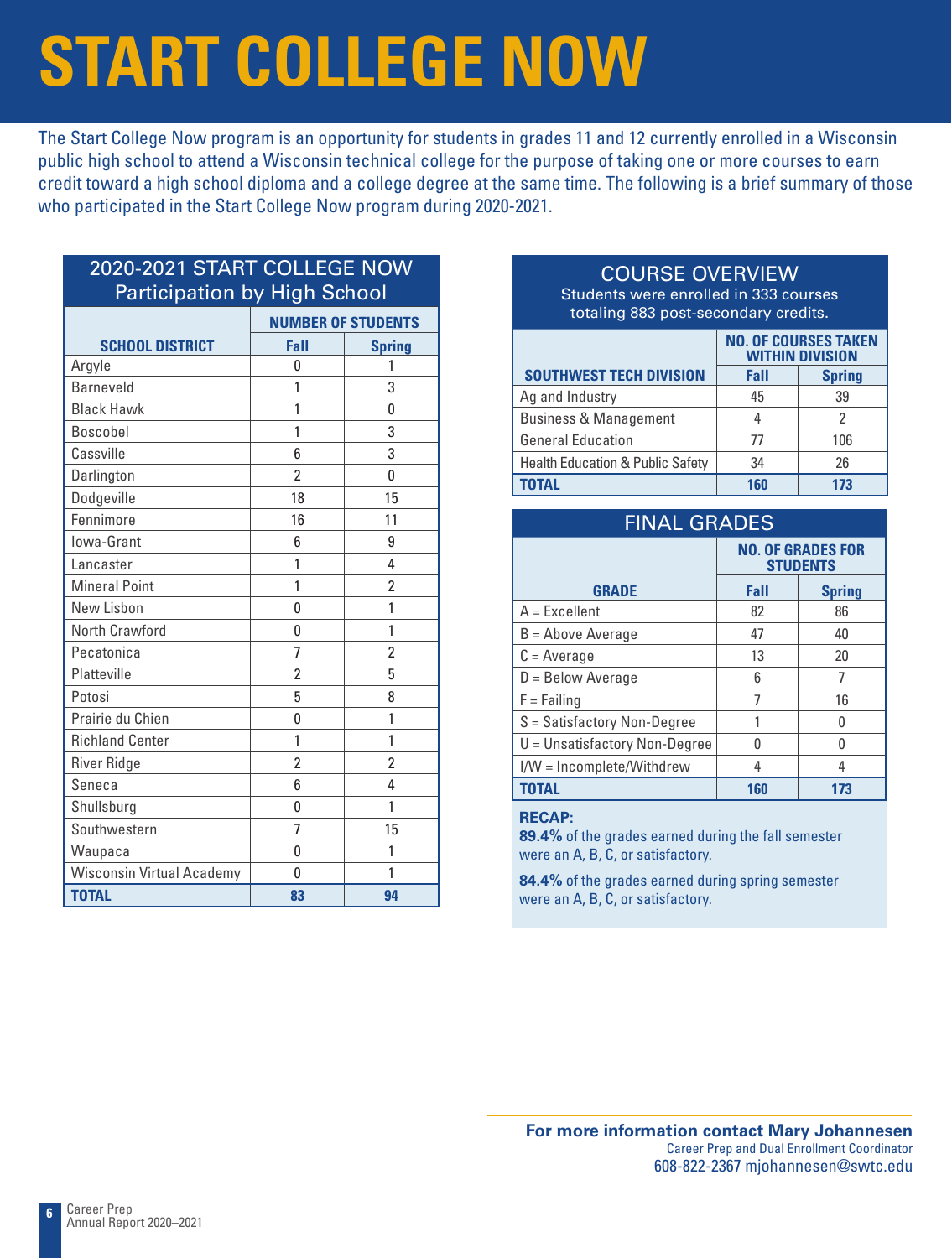# **CollEDGE UP**

The CollEDGE Up program was established through a partnership with CESA #3 and Southwest Health Center to allow students to earn a technical diploma or portions of an associate degree program while still enrolled in high school. Current pathways include:

- One and Done–Laboratory Science Technician
- Gear up–Transferable General Education Courses
- Emergency Medical Technician (EMT)/ Firefighter
- 11-12-14 Nursing

• Healthcare Careers

New pathway areas of Computer Numerical Control (CNC) Machine Operator/Programmer and Pistons to Pathways Automotive have been developed to begin in 2021-2022. The following is a brief summary of those who participated in the CollEDGE Up program during 2020-2021.

| 2020-2021 CollEDGE UP<br><b>Participation by High School</b> |                          |                           |  |  |
|--------------------------------------------------------------|--------------------------|---------------------------|--|--|
|                                                              |                          | <b>NUMBER OF STUDENTS</b> |  |  |
| <b>SCHOOL DISTRICT</b>                                       | Fall                     | <b>Spring</b>             |  |  |
| <b>Barneveld</b>                                             | 1                        | 1                         |  |  |
| <b>Belmont</b>                                               | $\overline{2}$           | 0                         |  |  |
| <b>Benton</b>                                                | 1                        | 1                         |  |  |
| <b>Black Hawk</b>                                            | 1                        | 0                         |  |  |
| <b>Boscobel</b>                                              | 9                        | 9                         |  |  |
| Cuba City                                                    | 0                        | 1                         |  |  |
| Dodgeville                                                   | 1                        | 0                         |  |  |
| Fennimore                                                    | 1                        | 1                         |  |  |
| Highland                                                     | 3                        | 1                         |  |  |
| Ithaca                                                       | 4                        | $\overline{2}$            |  |  |
| Lancaster                                                    | 2                        | 1                         |  |  |
| <b>Mineral Point</b>                                         | 14                       | 10                        |  |  |
| North Crawford                                               | 2                        | 0                         |  |  |
| Platteville                                                  | 4                        | 3                         |  |  |
| <b>Richland Center</b>                                       | 6                        | 6                         |  |  |
| <b>River Ridge</b>                                           | 6                        | 1                         |  |  |
| Riverdale                                                    | 4                        | 5                         |  |  |
| Shullsburg                                                   | 0                        | 1                         |  |  |
| Southwestern                                                 | $\overline{\phantom{a}}$ | 1                         |  |  |
| Wauzeka                                                      | 16                       | 14                        |  |  |
| Weston                                                       | 7                        | 3                         |  |  |
| <b>TOTAL</b>                                                 | 86                       | 61                        |  |  |

#### COURSE OVERVIEW

Students were enrolled in 259 courses totaling 678 post-secondary credits.

|                                  | <b>NO. OF COURSES TAKEN</b><br><b>WITHIN PROGRAM AREA</b> |               |
|----------------------------------|-----------------------------------------------------------|---------------|
| <b>COLLEDGE UP PROGRAM AREA</b>  | Fall                                                      | <b>Spring</b> |
| <b>Gear Up General Education</b> | 90                                                        | 56            |
| <b>Healthcare Careers</b>        | 20                                                        | 11            |
| 11-12-14 Nursing                 | 9                                                         | 11            |
| Lab Science                      | 36                                                        | 26            |
| <b>TOTAL</b>                     | 155                                                       | 104           |

| <b>FINAL GRADES</b>       |                                             |               |
|---------------------------|---------------------------------------------|---------------|
|                           | <b>NO. OF GRADES FOR</b><br><b>STUDENTS</b> |               |
| <b>GRADE</b>              | Fall                                        | <b>Spring</b> |
| $A = Excellent$           | 63                                          | 53            |
| $B =$ Above Average       | 43                                          | 27            |
| $C = Average$             | 21                                          | 10            |
| $D =$ Below Average       | 4                                           | 2             |
| $F = Failing$             | 18                                          | 6             |
| I/W = Incomplete/Withdrew | հ                                           | հ             |
| <b>TOTAL</b>              | 155                                         | 104           |

#### **RECAP:**

**81.9%** of the grades earned during the fall semester were an A, B, C, or satisfactory.

**86.5%** of the grades earned during spring semester were an A, B, C, or satisfactory.





**For more information contact Mary Johannesen** Career Prep and Dual Enrollment Coordinator 608-822-2367 mjohannesen@swtc.edu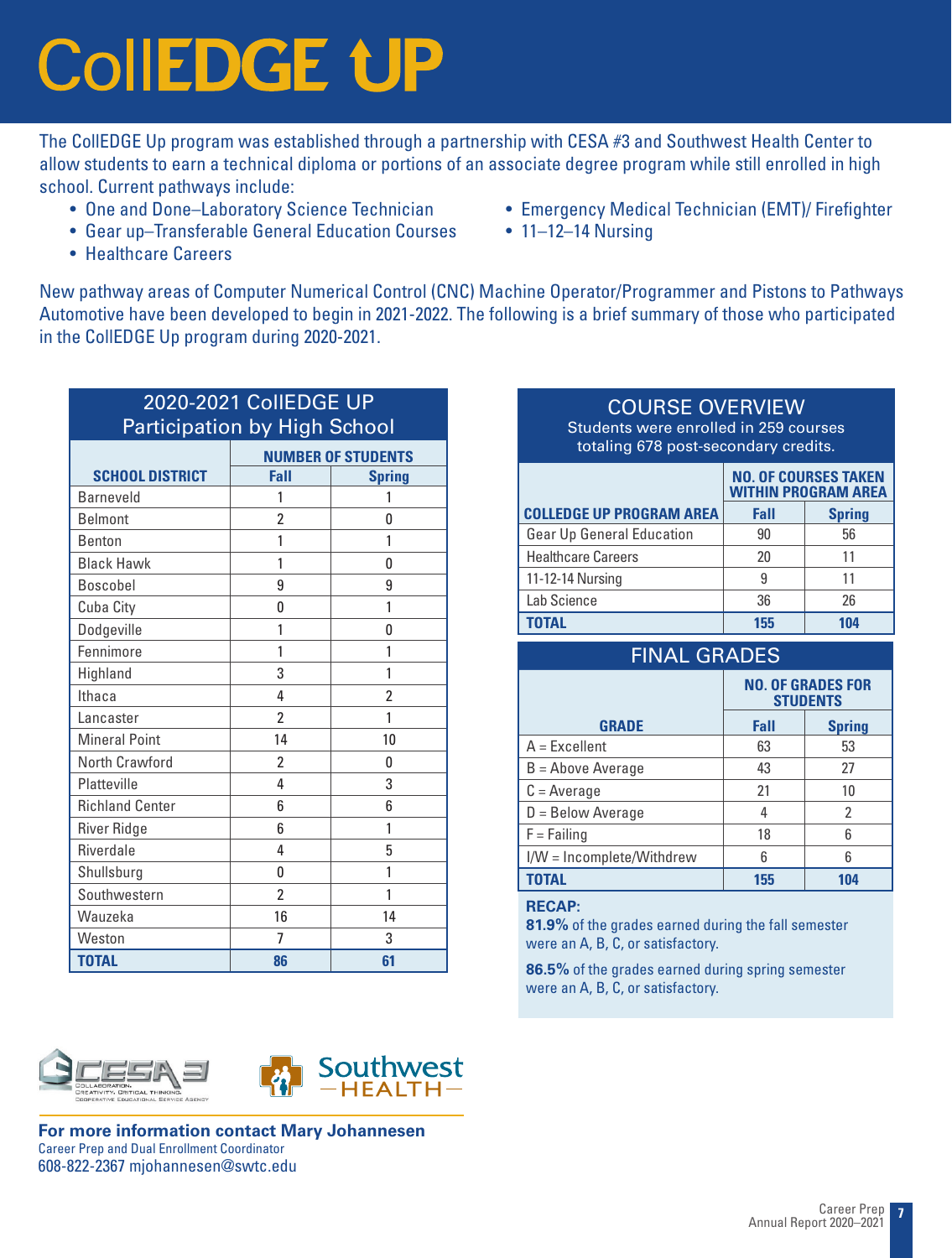### **SUMMER PARTNERSHIPS**  WITH DISTRICTS

In summer 2021 Southwest Tech partnered with area school districts to enroll high school students in Southwest Tech online courses that would count towards school district summer school enrollments. This partnership assisted schools in enhancing local summer school programming for high school students by providing additional opportunities for students that may have otherwise not been available due to COVID-19.

| <b>Summer 2021 Participation</b><br>by High School            |    |  |
|---------------------------------------------------------------|----|--|
| <b>NUMBER OF</b><br><b>SCHOOL DISTRICT</b><br><b>STUDENTS</b> |    |  |
| Fennimore                                                     | 16 |  |
| Highland                                                      | 5  |  |
| Iowa-Grant                                                    | 4  |  |
| Potosi                                                        |    |  |
| <b>River Ridge</b>                                            |    |  |
| <b>Riverdale</b>                                              | 24 |  |
| <b>TOTAL</b>                                                  | 51 |  |

| <b>COURSE OVERVIEW</b><br>Students were enrolled in 71 courses<br>totaling 213 post-secondary credits. |                                                                           |
|--------------------------------------------------------------------------------------------------------|---------------------------------------------------------------------------|
| <b>SOUTHWEST TECH</b><br><b>DIVISION</b>                                                               | <b>NO. OF</b><br><b>COURSES</b><br><b>TAKEN WITHIN</b><br><b>DIVISION</b> |
| <b>General Education</b>                                                                               | 62                                                                        |
| <b>Health Education &amp;</b><br><b>Public Safety</b>                                                  | ٩                                                                         |
|                                                                                                        |                                                                           |

| <b>FINAL GRADES</b>       |                                                       |  |
|---------------------------|-------------------------------------------------------|--|
| <b>GRADE</b>              | <b>NO. OF</b><br><b>GRADES FOR</b><br><b>STUDENTS</b> |  |
| $A = Excellent$           | 42                                                    |  |
| $B =$ Above Average       | 16                                                    |  |
| $C = Average$             | 8                                                     |  |
| $D =$ Below Average       | 0                                                     |  |
| $F = Failing$             | 3                                                     |  |
| I/W = Incomplete/Withdrew | $\mathfrak{p}$                                        |  |
| <b>TOTAL</b>              | 71                                                    |  |

#### **RECAP:**

**93.0%** of the grades earned during the summer semester were an A, B, C, or satisfactory.

# **38.14 CONTRACTED COURSES**

High schools may request to offer a specific course for dual credit at their high school taught either virtually or in person by Southwest Tech faculty. The following contracted courses were offered in 2020-2021:

#### 2020-2021 38.14 CONTRACTED COURSE Participation by High School

| <b>SCHOOL DISTRICT</b> | <b>COURSE</b>                                  | <b>NUMBER OF</b><br><b>STUDENTS</b> |
|------------------------|------------------------------------------------|-------------------------------------|
| Platteville            | Baking I                                       | 13                                  |
|                        | <b>Cooking Principles &amp; Equipment</b>      | 27                                  |
|                        | ECE: Infant & Toddler Development              | 22                                  |
|                        | <b>ECE: Child Development</b>                  | 16                                  |
| Prairie du Chien       | Introduction to Criminal Justice Studies       | 19                                  |
|                        | <b>Community Policing in a Diverse Society</b> | 12                                  |
|                        | Medical Terminology                            | 13                                  |
|                        | Nursing Assistant - Short Term                 | 14                                  |
| <b>TOTAL STUDENTS</b>  |                                                | 136                                 |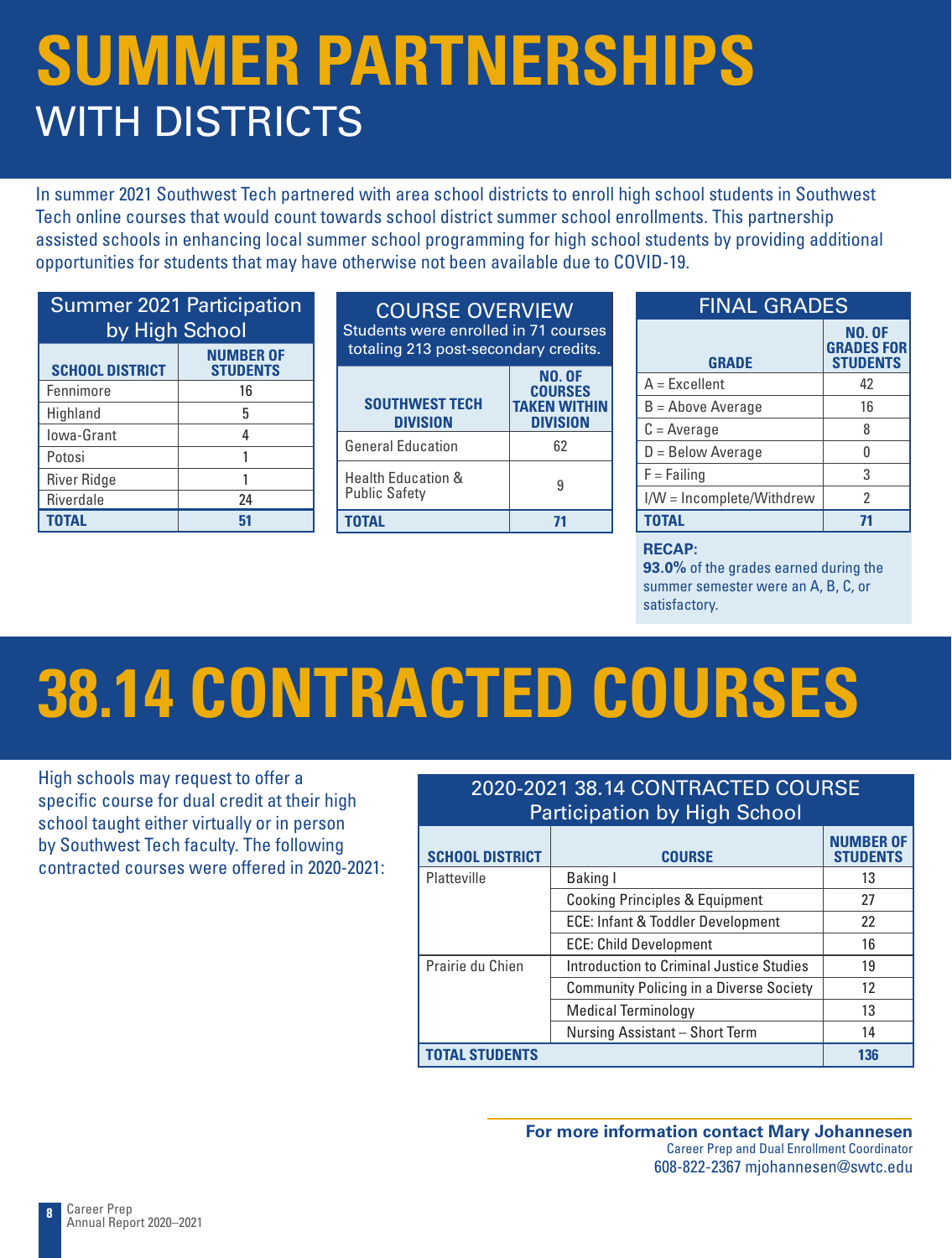# **DUAL ENROLLMENT DATA**

#### **TOTAL DUAL ENROLLMENT** 2020-2021 **STUDENT PARTICIPATION 2016–2021**

Includes Transcripted Credit, Start College Now, Youth Options, Course Options, Youth Apprenticeship, CollEDGE Up, and 38.14 contracts



**\*** Overall decrease in recent years was due to a reduction in transcripted credit agreements with the implementation of HLC credentialing requirements for high school dual credit instructors. Other dual enrollment programs showed increased participation.



**64.1%** of 2020 high school graduates **EARNED DUAL CREDIT**



### **76%**

of 2020 high school graduates within the college region who enrolled at a technical college CHOSE **SOUTHWEST TECH**

#### 2020-2021



### **TOP CAREER CLUSTERS** FOR SOUTHWEST TECH TRANSCRIPTED CREDIT AGREEMENTS FINANCE



#### AGRICULTURE, FOOD, & NATURAL RESOURCES



LIBERAL ARTS & SCIENCES



INFORMATION TECHNOLOGY



SCIENCE, TECHNOLOGY, ENGINEERING, & MATH

#### **3-YEAR ENROLLMENT TREND**

of Graduates from Southwest Tech Region High Schools at a Technical College

| <b>HIGH SCHOOL CLASS OF 2018</b><br>1,236 GRADUATES |                          |                          |  |  |
|-----------------------------------------------------|--------------------------|--------------------------|--|--|
| <b>DIRECT</b><br>1 YEAR                             | <b>WITHIN</b><br>2 YEARS | <b>WITHIN</b><br>3 YEARS |  |  |
| 27.6%                                               | 33.1%                    | 36.2%                    |  |  |
| 20                                                  | 60<br>40                 | 80                       |  |  |

#### **TOTAL TUITION SAVINGS** FOR TRANSCRIPTED CREDIT STUDENTS

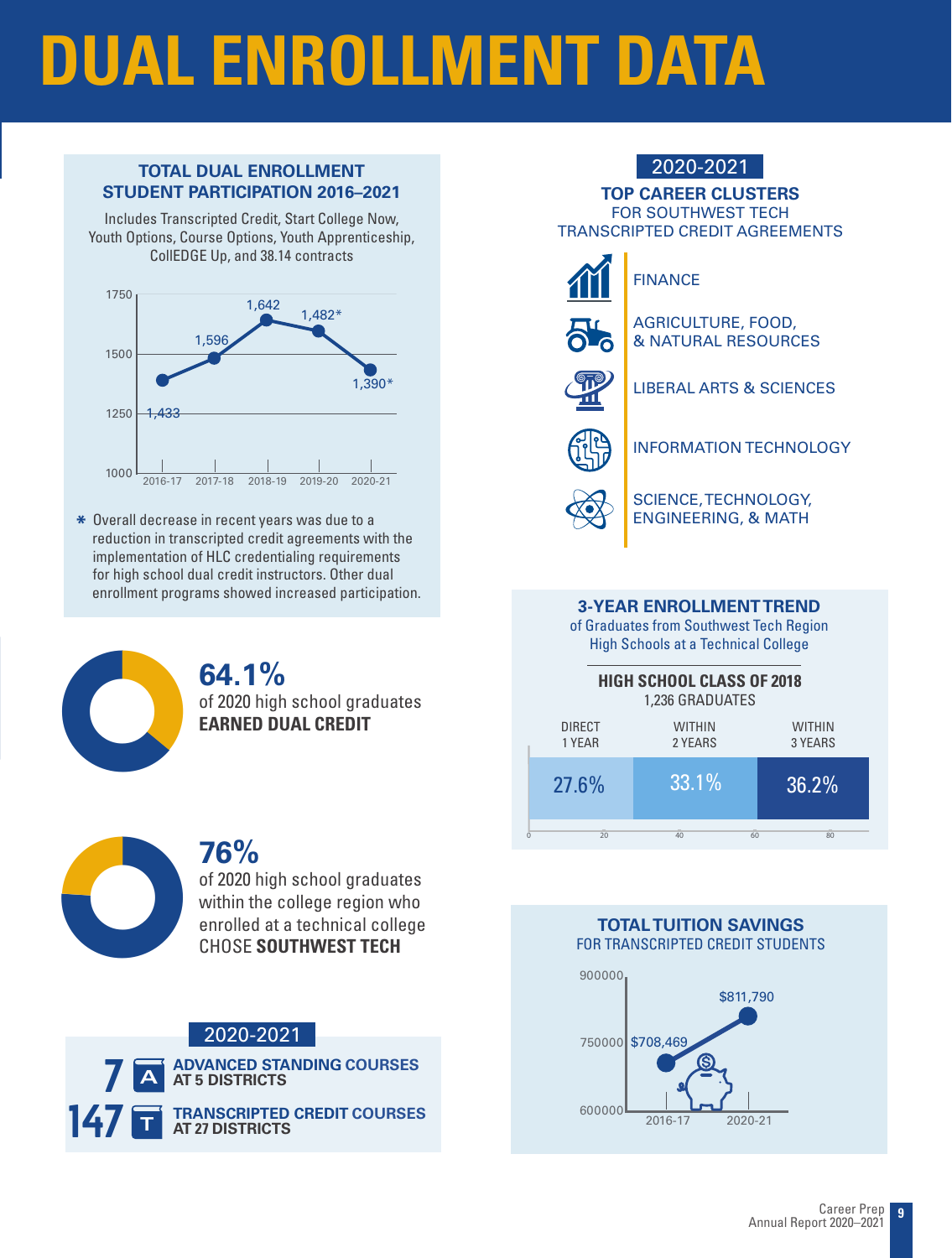|                                                            |                          |                              |                      |           | Of the area's            | 2020 high school | enrolled directly<br>graduates who | into a technical | chose to attend<br>76%<br>college, | Southwest Tech           | <b>KEY TO TECHNICAL</b> | <b>COLLEGES</b> | Blackhawk  | Chippewa<br>Valley | Fox Valley           | Gateway                  | Lakeshore                | Madison                  | Area                 | Milwaukee      | Area       | Moraine<br>Park          | Mid-State      | Nicolet Area             | Northcentral           | Northwood                | Northeast      | Wisconsin                | Southwest<br>Wisconsin | Waukesha                 | County          | Western       |                         |
|------------------------------------------------------------|--------------------------|------------------------------|----------------------|-----------|--------------------------|------------------|------------------------------------|------------------|------------------------------------|--------------------------|-------------------------|-----------------|------------|--------------------|----------------------|--------------------------|--------------------------|--------------------------|----------------------|----------------|------------|--------------------------|----------------|--------------------------|------------------------|--------------------------|----------------|--------------------------|------------------------|--------------------------|-----------------|---------------|-------------------------|
|                                                            |                          |                              |                      |           |                          |                  |                                    |                  |                                    |                          |                         |                 | <b>BTC</b> | CVTC               | <b>FVTC</b>          | GTC                      | ЦC                       | <b>MDSN</b>              |                      | <b>MILW</b>    |            | <b>MPTC</b>              | <b>MSTC</b>    | NATC                     | NTC                    | NWD                      | NWTC           |                          | SWTC                   | <b>WCTC</b>              |                 | <b>NTC</b>    |                         |
|                                                            |                          | ENROLLED<br>PERCENT          | 25.00%               | 24.24%    | 28.00%                   | 13.33%           | 8.70%                              | 23.40%           | 19.05%                             | 29.09%                   | 16.00%                  | 25.64%          | 49.28%     | 10.53%             | 41.30%               | 29.03%                   | 14.71%                   | 39.29%                   | 22.22%               | 3.45%          | 19.23%     | 9.79%                    | 59.26%         | 19.32%                   | 24.72%                 | 29.17%                   | 32.26%         | 42.86%                   | 14.29%                 | 20.93%                   | 33.33%          | 18.75%        | 26.00%                  |
|                                                            |                          | <b>GRADS</b><br><b>TOTAL</b> | 28                   | 33        | 25                       | 51               | 23                                 | 47               | $\overline{21}$                    | 55                       | 50                      | $\overline{11}$ | 69         | $\overline{61}$    | 46                   | స్                       | 34                       | 99                       | 45                   | 29             | 26         | 96                       | 27             | $88$                     | 89                     | 48                       | $\overline{5}$ | $\overline{c}$           | 28                     | 43                       | 21              | $\frac{6}{2}$ | 1,277                   |
| ADUATES ENROLLING DIRECTLY IN A WISCONSINTECHNICAL COLLEGE |                          | ENROLLED<br><b>TOTAL</b>     |                      | $\infty$  | $\overline{\phantom{0}}$ | $\sim$           | $\sim$                             | $\equiv$         | 4                                  | $\frac{1}{2}$            | $\infty$                | జ               | 34         | $\sim$             | $\overline{9}$       | 9                        | 5                        | N                        | $\Xi$                |                | 5          | ၉၂                       | $\approx$      | $\equiv$                 | 22                     | $\overline{a}$           | $\approx$      | တ                        | 4                      | တ                        | $\overline{ }$  | S             | 332                     |
|                                                            |                          | <b>NTC</b>                   | $\circ$              | $\circ$   | $\circ$                  | $\circ$          | $\circ$                            | $\circ$          | $\circ$                            | $\overline{\phantom{0}}$ | $\circ$                 |                 | 5          | $\circ$            | $\circ$              | $\sim$                   | $\sim$                   | $\overline{\phantom{0}}$ | $\circ$              | $\circ$        | $\circ$    | $\circ$                  |                | $\overline{ }$           |                        | $\circ$                  | $\circ$        | $\overline{\phantom{0}}$ | $\circ$                | $\circ$                  | $\sim$          |               | 25                      |
|                                                            |                          | <b>WCTC</b>                  | $\circ$              | $\circ$   | $\circ$                  | $\circ$          | $\circ$                            | $\circ$          | $\circ$                            | $\circ$                  | $\cup$                  | $\circ$         | $\cup$     | $\circ$            | $\circ$              | $\circ$                  | $\circ$                  | $\circ$                  | $\cup$               | $\circ$        | $\circ$    | $\circ$                  | $\circ$        | $\circ$                  | $\circ$                | $\circ$                  | $\circ$        | $\circ$                  | $\circ$                | $\circ$                  | $\circ$         | $\circ$       | $\bullet$               |
|                                                            |                          | <b>SWTC</b>                  | 4                    | S         | $\overline{ }$           | $\sim$           | $\sim$                             | $\equiv$         | 4                                  | $\approx$                | $\infty$                | ಔ               | 26         | $\sim$             | $\frac{8}{2}$        | 5                        | $\sim$                   | $\frac{8}{10}$           | $\overline{ }$       |                | 4          | $\frac{8}{10}$           | $\overline{a}$ | $\infty$                 | 20                     | $\approx$                | $\infty$       | $\overline{ }$           |                        | $\infty$                 | 5               | $\sim$        | 262                     |
|                                                            |                          | <b>NWTC</b>                  | $\circ$              | $\circ$   | $\circ$                  | $\circ$          | $\circ$                            | $\circ$          | $\circ$                            | $\circ$                  | $\circ$                 |                 | $\circ$    | $\circ$            | $\circ$              | $\circ$                  | $\circ$                  | $\circ$                  | $\qquad \qquad \Box$ | $\circ$        | $\circ$    | $\circ$                  | $\circ$        | $\circ$                  | $\circ$                | $\circ$                  | $\circ$        | $\circ$                  | $\circ$                | $\circ$                  | $\circ$         | $\circ$       |                         |
|                                                            |                          | NWD                          | $\circ$              | $\circ$   | $\circ$                  | $\circ$          | $\circ$                            | $\circ$          | $\circ$                            | $\circ$                  | $\circ$                 | $\circ$         | $\cup$     | $\circ$            | $\circ$              | $\circ$                  | $\bigcirc$               | $\circ$                  | $\circ$              | $\circ$        | $\circ$    | $\circ$                  | $\circ$        | $\circ$                  | $\circ$                | $\circ$                  | $\circ$        | $\circ$                  | $\circ$                | $\circ$                  | $\circ$         | $\circ$       | $\bullet$               |
| Served by Southwest Wisconsin Technical College District   |                          | n<br>E                       | $\circ$              | $\circ$   | $\circ$                  | $\circ$          | $\circ$                            | $\circ$          | $\circ$                            | $\circ$                  | $\circ$                 | $\circ$         | $\circ$    | $\circ$            | $\circ$              | $\circ$                  | $\circ$                  | $\circ$                  | $\cup$               | $\circ$        | $\circ$    | $\overline{\phantom{0}}$ | $\circ$        | $\circ$                  | $\circ$                | $\overline{\phantom{0}}$ | $\circ$        | $\circ$                  | $\circ$                | $\circ$                  | $\circ$         | $\circ$       | $\overline{\mathbf{r}}$ |
|                                                            |                          | <b>NATC</b>                  | $\circ$              |           | $\circ$                  | $\circ$          | $\circ$                            | $\circ$          | $\circ$                            | $\overline{\phantom{0}}$ | $\circ$                 | $\sim$          |            | $\circ$            |                      | $\circ$                  | $\circ$                  | S                        | $\circ$              | $\circ$        |            | $\circ$                  |                | $\circ$                  | $\circ$                | $\circ$                  | $\circ$        | $\circ$                  | $\circ$                | $\circ$                  | $\circ$         | $\circ$       | Η                       |
|                                                            | <b>TECHNICAL COLLEGE</b> | <b>MSTC</b>                  |                      | $\circ$   | $\circ$                  | $\circ$          | $\circ$                            | $\circ$          | $\circ$                            | $\circ$                  | $\circ$                 | $\circ$         | $\circ$    | $\circ$            | $\circ$              | $\circ$                  | $\circ$                  | $\circ$                  | $\circ$              | $\circ$        | $\circ$    | $\circ$                  | $\circ$        | $\circ$                  | $\circ$                | $\circ$                  | $\circ$        | $\circ$                  | $\circ$                | $\circ$                  | $\circ$         | $\circ$       |                         |
|                                                            |                          | <b>MPTC</b>                  | $\circ$              | $\circ$   | $\circ$                  | $\circ$          | $\circ$                            | $\circ$          | $\cup$                             | $\circ$                  | $\circ$                 | $\circ$         |            | $\circ$            | $\circ$              | $\circ$                  | $\bigcirc$               | $\circ$                  | $\circ$              | $\circ$        | $\circ$    | $\circ$                  | $\circ$        | $\circ$                  | $\circ$                | $\circ$                  | $\circ$        | $\circ$                  | $\circ$                | $\circ$                  | $\circ$         | $\circ$       |                         |
| $\omega$                                                   |                          | <b>MILW</b>                  | $\qquad \qquad \Box$ | $\circ$   | $\circ$                  | $\circ$          | $\circ$                            | $\circ$          | $\circ$                            | $\circ$                  | $\circ$                 | $\circ$         | $\circ$    | $\circ$            | $\qquad \qquad \Box$ | $\circ$                  | $\circ$                  | $\circ$                  | $\circ$              | $\circ$        | $\circ$    | $\circ$                  | $\circ$        | $\circ$                  | $\circ$                | $\circ$                  | $\circ$        | $\circ$                  | $\circ$                | $\overline{\phantom{0}}$ | $\circ$         | $\circ$       |                         |
|                                                            |                          | <b>MDSN</b>                  |                      | 4         | $\circ$                  | $\circ$          | $\circ$                            | $\circ$          | $\cup$                             | $\overline{\phantom{0}}$ | $\circ$                 | S               | $\circ$    | $\circ$            | $\circ$              | $\overline{\phantom{0}}$ | $\overline{\phantom{0}}$ | $\circ$                  | $\sim$               | $\circ$        | $\circ$    | $\circ$                  | $\circ$        | $\overline{\phantom{0}}$ | $\circ$                | $\circ$                  |                | $\circ$                  |                        | $\circ$                  | $\cup$          | $\bigcirc$    | $\frac{6}{5}$           |
| High School:                                               |                          | LТС                          | $\circ$              | $\circ$   | $\circ$                  | $\circ$          | $\circ$                            | $\circ$          | $\circ$                            | $\circ$                  | $\circ$                 | $\circ$         | $\circ$    | $\circ$            | $\circ$              | $\circ$                  | $\circ$                  | $\circ$                  | $\circ$              | $\circ$        | $\circ$    | $\circ$                  | $\circ$        | $\circ$                  | $\circ$                |                          |                | $\circ$                  | $\circ$                | $\circ$                  | $\circ$         | $\circ$       | $\sim$                  |
|                                                            |                          | GTC                          | $\cup$               | $\circ$   | $\circ$                  | $\circ$          | $\circ$                            | $\circ$          | $\circ$                            | $\circ$                  | $\cup$                  | $\circ$         | $\circ$    | $\circ$            | $\circ$              | $\circ$                  | $\circ$                  | $\circ$                  |                      | $\circ$        | $\circ$    | $\circ$                  | $\circ$        | $\circ$                  | $\circ$                | $\circ$                  | $\circ$        | $\circ$                  | $\circ$                | $\circ$                  | $\circ$         | $\circ$       |                         |
|                                                            |                          | <b>ENTC</b>                  | $\circ$              | $\circ$   | $\circ$                  | $\circ$          | $\circ$                            | $\circ$          | $\circ$                            | $\overline{\phantom{0}}$ | $\circ$                 | $\circ$         |            | $\circ$            | $\circ$              | $\circ$                  | $\circ$                  | $\circ$                  | $\circ$              | $\circ$        | $\circ$    | $\circ$                  | $\circ$        | $\circ$                  |                        | $\circ$                  | $\cup$         | $\overline{\phantom{0}}$ |                        | $\circ$                  | $\circ$         | $\circ$       | S                       |
|                                                            |                          | CVTC                         | $\circ$              | $\circ$   | $\circ$                  | $\circ$          | $\circ$                            | $\circ$          | $\circ$                            | $\circ$                  | $\circ$                 | $\circ$         | $\circ$    | $\circ$            | $\circ$              | $\circ$                  | $\circ$                  | $\circ$                  | $\cup$               | $\circ$        | $\circ$    | $\circ$                  | $\circ$        |                          | $\circ$                | $\circ$                  | $\circ$        | $\circ$                  | $\circ$                | $\circ$                  | $\circ$         | $\circ$       |                         |
|                                                            |                          | <b>BTC</b>                   |                      | $\circ$   | $\circ$                  | $\circ$          | $\circ$                            | $\circ$          | $\circ$                            | $\circ$                  | $\circ$                 | $\circ$         | $\circ$    | $\circ$            | $\circ$              |                          | $\circ$                  | $\circ$                  | $\circ$              | $\circ$        | $\circ$    | $\circ$                  | $\circ$        | $\circ$                  | $\circ$                | $\circ$                  | $\circ$        | $\circ$                  |                        | $\circ$                  | $\circ$         | $\circ$       | 3                       |
| NUMBER OF 2020 HIGH SCHOOL GR                              |                          | HIGH SCHOOL                  | Argyle               | Barneveld | Belmont                  | Benton           | Black Hawk                         | Boscobel         | Cassville                          | Cuba City                | Darlington              | Dodgeville      | Fennimore  | Highland           | lowa-Grant           | Ithaca                   | Kickapoo                 | Lancaster                | Mineral Point        | North Crawford | Pecatonica | Platteville              | Potosi         | Prairie du Chien         | <b>Richland Center</b> | River Ridge              | Riverdale      | Seneca                   | Shullsburg             | Southwestern             | Wauzeka-Steuben | Weston        | <b>Total</b>            |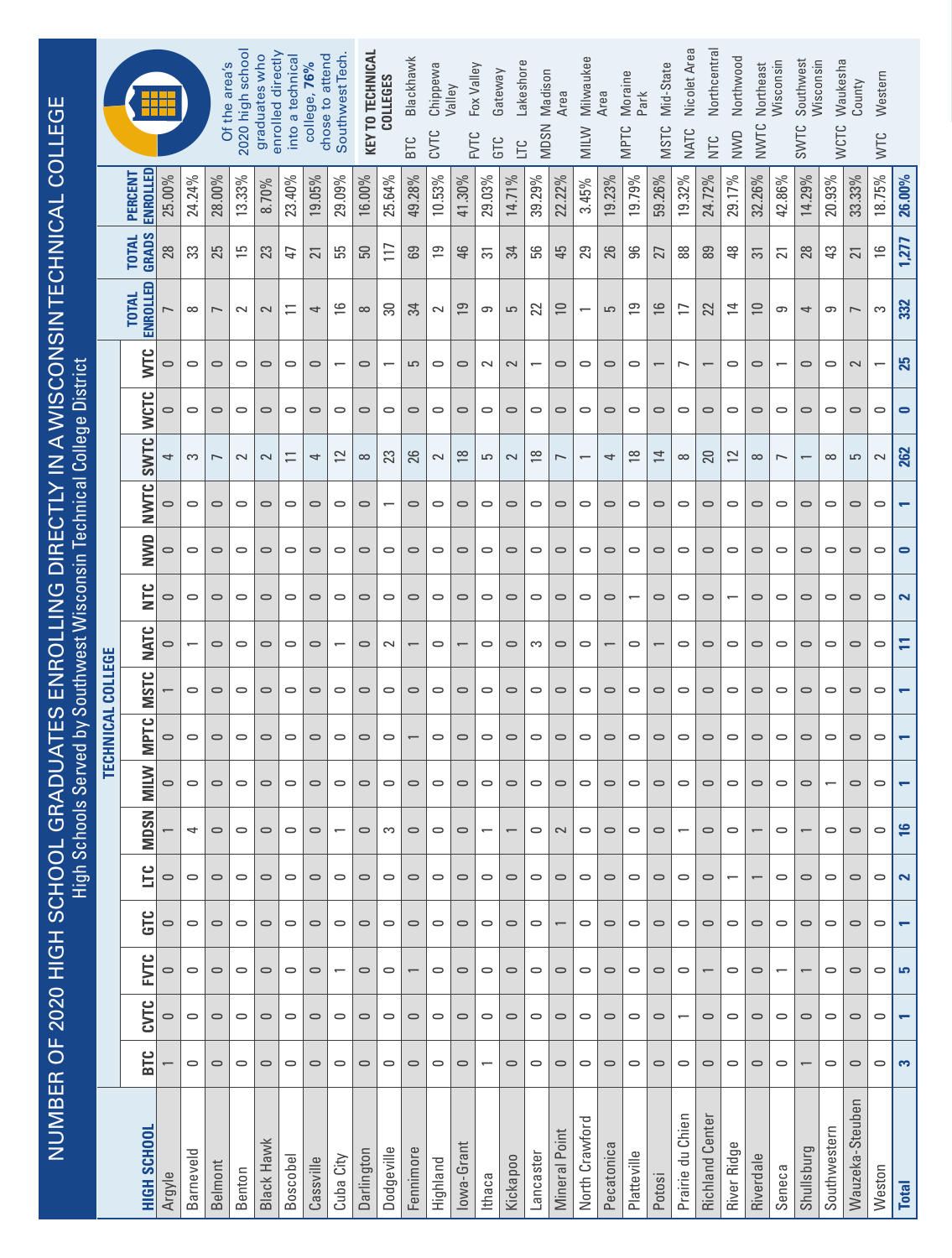# **118.15 COMPULSORY EDUCATION**

Since the enactment of Wisconsin State Statute 118.15 Compulsory School Attendance, Southwest Tech has been committed to providing this service for area high schools. Through a contract initiated by their local high school, students may participate in a program that assists them in earning a state-issued high school diploma. For program eligibility, a student must be age 17 or older, one year (minimum) behind their class in credits earned, at a minimum 9th grade reading level, and at-risk status. The following is a brief summary of those who participated in this program during 2020-2021.

| 2020-2021 118.15 Contract<br><b>Participation by High School</b> |                           |               |  |  |  |  |  |  |  |  |
|------------------------------------------------------------------|---------------------------|---------------|--|--|--|--|--|--|--|--|
|                                                                  | <b>NUMBER OF STUDENTS</b> |               |  |  |  |  |  |  |  |  |
| <b>SCHOOL DISTRICT</b>                                           | Fall                      | <b>Spring</b> |  |  |  |  |  |  |  |  |
| <b>Benton</b>                                                    | Ω                         | 2             |  |  |  |  |  |  |  |  |
| Fennimore                                                        | 2                         | 2             |  |  |  |  |  |  |  |  |
| lowa-Grant                                                       | 3                         | 3             |  |  |  |  |  |  |  |  |
| Ithaca                                                           |                           | 2             |  |  |  |  |  |  |  |  |
| North Crawford                                                   |                           | 2             |  |  |  |  |  |  |  |  |
| Platteville                                                      | 3                         |               |  |  |  |  |  |  |  |  |
| <b>River Ridge</b>                                               |                           |               |  |  |  |  |  |  |  |  |
| <b>River Valley</b>                                              |                           |               |  |  |  |  |  |  |  |  |
| Weston                                                           |                           | 3             |  |  |  |  |  |  |  |  |
| <b>TOTAL</b>                                                     | 13                        | 23            |  |  |  |  |  |  |  |  |



**26** UNDUPLICATED STUDENTS ENROLLED



**88.5%** SUCCESSFULLY COMPLETED in 2020-2021 or **PLANNED TO CONTINUE** in 2021-2022<br>
PLANNED TO CONTINUE in 2021-2022

- **• 13** students successfully attained an HSED
- **• 10** plan to continue in 2021-2022
- **• 1** returned to school district to complete high school
- **• 1** moved from area prior to completing
- **• 1** did not complete

**For more information contact Mary Johannesen** Career Prep and Dual Enrollment Coordinator 608-822-2367 mjohannesen@swtc.edu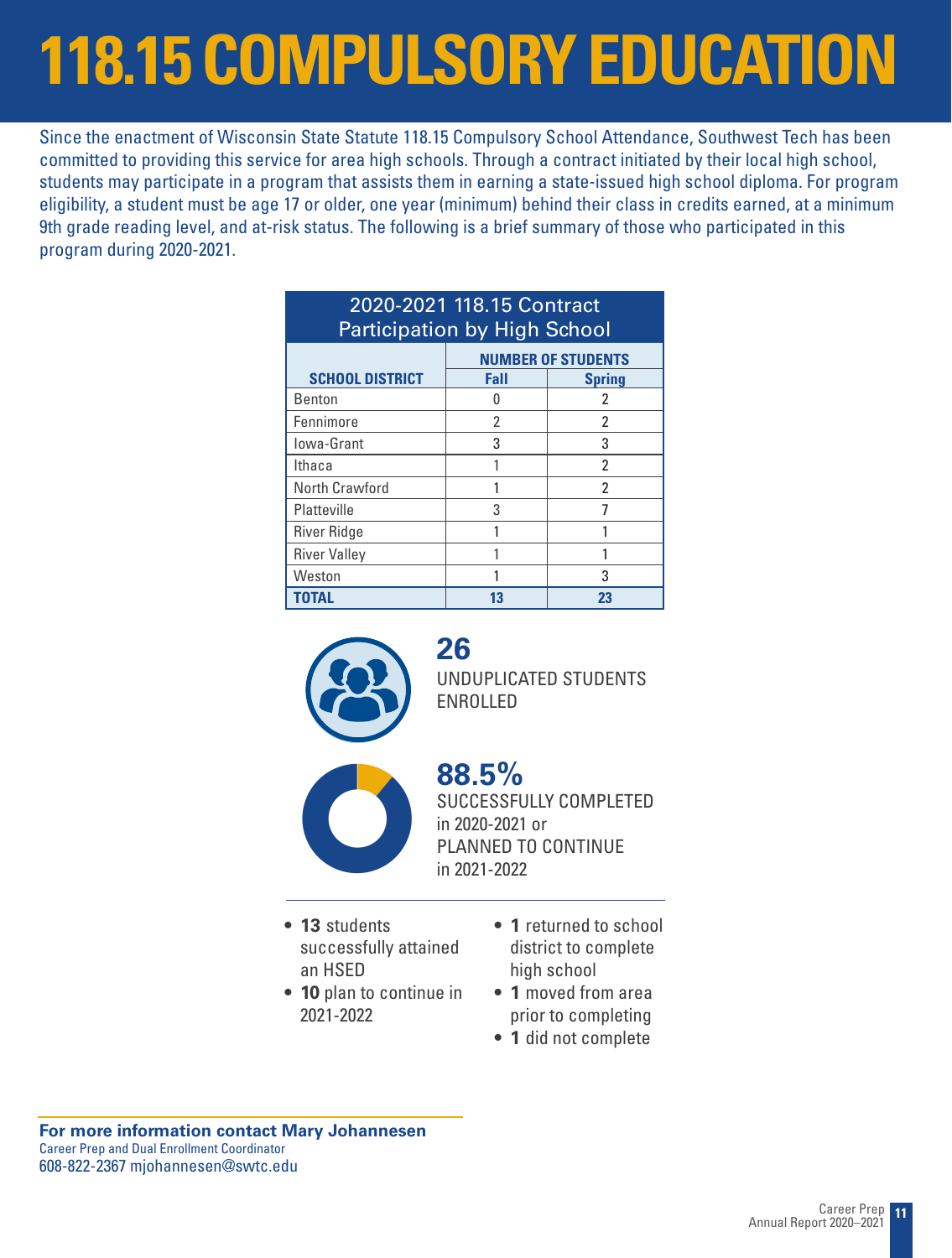## **CAREER PREP WORKSHOPS**

| <b>WORKSHOP</b>                                               | <b>DATE</b>                                                                               | # OF<br><b>PARTICIPANTS</b> | <b>DISTRICTS REPRESENTED</b>                                                                                                                                                                                                                                                                                          |  |  |  |  |  |  |
|---------------------------------------------------------------|-------------------------------------------------------------------------------------------|-----------------------------|-----------------------------------------------------------------------------------------------------------------------------------------------------------------------------------------------------------------------------------------------------------------------------------------------------------------------|--|--|--|--|--|--|
| <b>Tech Trek</b><br>(held virtually)                          | $7/20/20 - 7/23/20$                                                                       | 13                          | Belmont, Bridges Virtual Academy,<br>Fennimore, Seneca, Richland Center,<br>Southwestern                                                                                                                                                                                                                              |  |  |  |  |  |  |
| <b>Dual Credit Instructor</b><br>Summit<br>(held virtually)   | 8/12/20                                                                                   | 52                          | Barneveld, Black Hawk, Boscobel,<br>Cassville, Cuba City, Darlington,<br>Dodgeville, Fennimore, Highland,<br>Iowa-Grant, Ithaca, Jo Daviess<br>Carroll CTE Academy, Lancaster,<br>Pardeeville, Pecatonica,<br>Platteville, Potosi, Prairie du Chien,<br>River Ridge, River Valley, Riverdale,<br>Southwestern, Weston |  |  |  |  |  |  |
| <b>Fall Counselor</b><br>Conference<br>(held virtually)       | 12/1/20                                                                                   | 12                          | District information not available.                                                                                                                                                                                                                                                                                   |  |  |  |  |  |  |
| <b>Business &amp; Education</b><br>Summit<br>(held virtually) | $2/24/21 - 3/31/21$ ;<br>one-hour sessions<br>over a six-<br>week period on<br>Wednesdays | 70                          | District information not available.                                                                                                                                                                                                                                                                                   |  |  |  |  |  |  |
| <b>Dual Credit Update</b><br>Meeting<br>(held virtually)      | 4/29/21                                                                                   | 34                          | Argyle, Barneveld, Belmont,<br>Black Hawk, Boscobel, Cuba City,<br>Dodgeville, Fennimore, Highland,<br>Iowa-Grant, Ithaca, Kickapoo,<br>Mineral Point, Pecatonica,<br>Platteville, Potosi, Prairie du<br>Chien, Richland Center, River<br>Ridge, Riverdale, Shullsburg,<br>Wauzeka-Steuben, Weston                    |  |  |  |  |  |  |
| <b>Spring Counselor</b><br>Conference<br>(held virtually)     | 4/30/21                                                                                   | 14                          | District information not available.                                                                                                                                                                                                                                                                                   |  |  |  |  |  |  |
| <b>Charger Tech Academy</b>                                   | 6/22/21                                                                                   | 17                          | Belmont, Boscobel, Bridges Virtual<br>Academy, Homeschool, Lancaster,<br>Potosi, Prairie du Chien, Seneca,<br>Spry Valley Home School                                                                                                                                                                                 |  |  |  |  |  |  |
| <b>TOTAL PARTICIPANTS</b>                                     |                                                                                           | 212                         |                                                                                                                                                                                                                                                                                                                       |  |  |  |  |  |  |